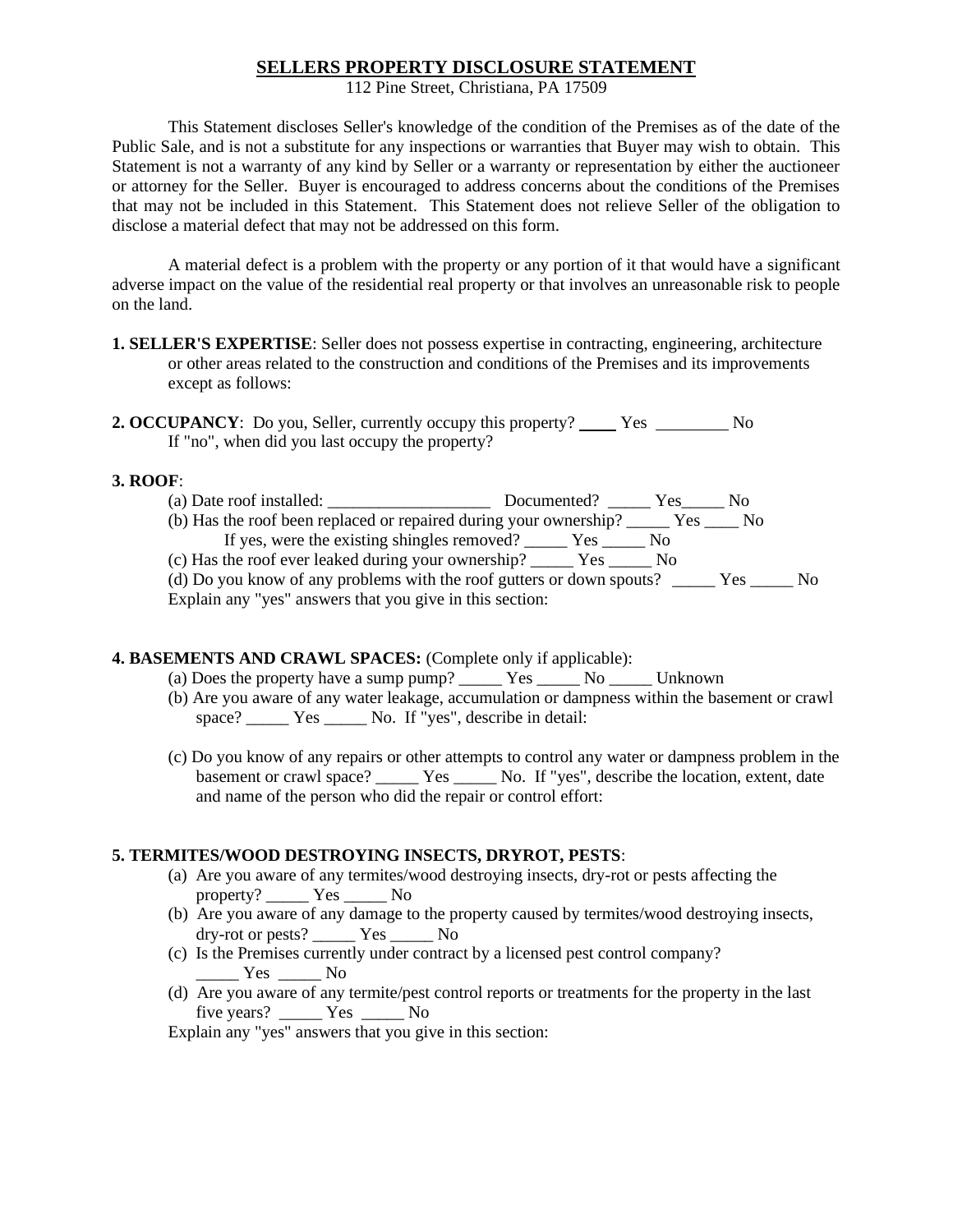### **6. STRUCTURAL ITEMS**:

- (a) Are you aware of any past or present water leakage in the house or other structures?  $Yes$  No
- (b) Are you aware of any past or present movement, shifting, deterioration, or other problems with walls, foundations, or other structural components? Yes No
- (c) Are you aware of any past or present problems with driveways, walkways, patios, or retaining walls on the Premises? \_\_\_\_\_\_ Yes \_\_\_\_\_ No
- Explain any "yes" answers that you give in this section. When explaining efforts to control or repair, please describe the location and extent of the problem and the date and person by whom the work was done if known:
- **7. ADDITIONS / REMODELS**: Have you made any additions, structural changes, or other alterations to the Premises? \_\_\_\_\_ Yes \_\_\_\_\_ No If "yes", describe:

### **8. WATER AND SEWAGE**:

(a) What is the source of your drinking water? \_\_\_\_\_ Well on Property Public Community System Other (explain): (b) If your drinking water source is not public: When was your water last tested? What was the result of the test? Is the pumping system in working order? \_\_\_\_\_\_ Yes \_\_\_\_\_\_ No. If "no", explain: (c) Do you have a softener, filter or other purification system? \_\_\_\_\_ Yes \_\_\_\_\_ No If yes is the system \_\_\_\_\_ Leased \_\_\_\_\_ Owned? (d) What is the type of sewage system? \_\_\_\_\_ Public Sewer \_\_\_\_\_ Private Sewer \_\_\_\_\_ Septic Tank \_\_\_\_\_ Cesspool \_\_\_\_\_ Other (explain): (e) Is there a sewage pump? \_\_\_\_\_ Yes \_\_\_\_\_ No. If "yes", is it in working order? \_\_\_\_\_ Yes \_\_\_\_\_ No (f) When was the septic system or cesspool last serviced? \_\_\_\_\_\_\_\_\_\_\_ (g) Is either the water or sewage system shared? \_\_\_\_\_ Yes \_\_\_\_\_ No. If "yes", explain: (h) Are you aware of any leaks, backups or other problems relating to any of the plumbing, water and sewage-related items? <br> Yes \_\_\_\_\_ No. If "yes", explain:

## **9. PLUMBING SYSTEM**:

- (a) Type of plumbing: \_\_\_\_\_\_ Copper \_\_\_\_\_\_ Galvanized \_\_\_\_\_\_ Lead \_\_\_\_\_\_ PVC \_\_\_\_\_\_ Unknown \_\_\_\_\_ Other (explain):
- (b) Are you aware of any problems with any of your plumbing fixtures (e.g. including but not limited to: kitchen, laundry or bathroom fixtures; wet bars; hot water heater; etc.)? \_\_\_\_\_ Yes \_\_\_\_\_ No. If "yes" explain: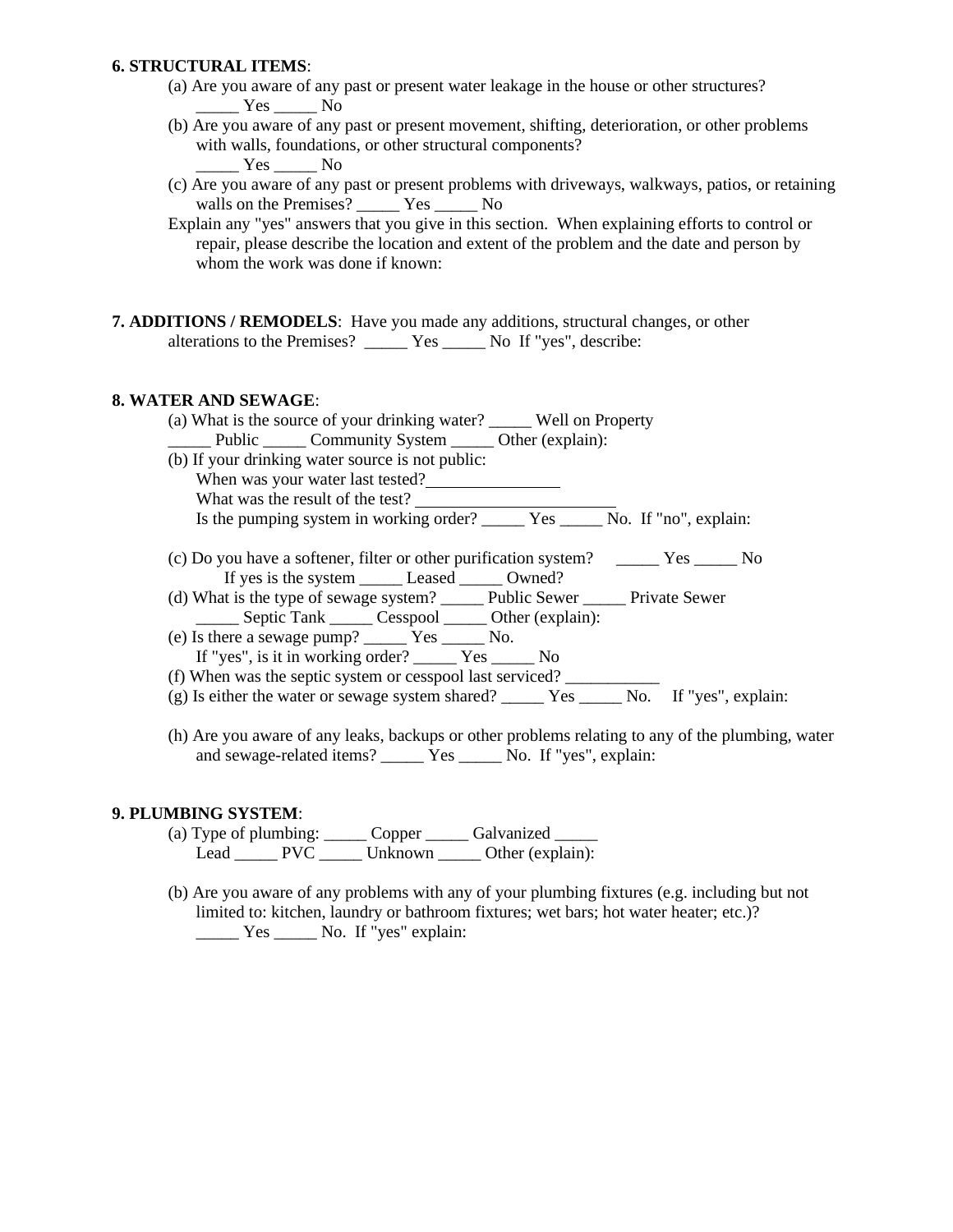#### **10. HEATING AND AIR CONDITIONING**:

| <b>10. HEATING AND AIR CONDITIONING:</b>                                         |                                                                                                                                     |  |  |  |
|----------------------------------------------------------------------------------|-------------------------------------------------------------------------------------------------------------------------------------|--|--|--|
|                                                                                  | (a) Type of air conditioning: ______ Central Electric ______ Central Gas                                                            |  |  |  |
|                                                                                  | Wall ________ None. Number of window units included in sale:                                                                        |  |  |  |
|                                                                                  | Location of window units included in sale, if any:                                                                                  |  |  |  |
|                                                                                  | (b) List any areas of the house that are not air-conditioned:                                                                       |  |  |  |
|                                                                                  | (c) Type of heating: ________ Electric ________ Fuel Oil _______ Natural Gas ______ Other (explain):                                |  |  |  |
|                                                                                  | (d) List any areas of the house that are not heated:                                                                                |  |  |  |
|                                                                                  | (e) Type of water heating: ______ Electric ______ Gas ______ Solar _____ Other (explain):                                           |  |  |  |
| If "yes", describe:                                                              | (f) Are you aware of any underground fuel tanks on the property? _______ Yes _____No                                                |  |  |  |
| If "yes", explain:                                                               | (g) Are you aware of any problems with any item in this section? ________ Yes _______ No                                            |  |  |  |
| <b>11. ELECTRICAL SYSTEM:</b>                                                    | Are you aware of any problems or repairs needed in the electrical system?<br>$\frac{1}{1}$ Yes $\frac{1}{1}$ No. If "yes," explain: |  |  |  |
| 12. OTHER EQUIPMENT & APPLIANCES INCLUDED IN SALE: (Complete only if applicable) |                                                                                                                                     |  |  |  |
| (a) _____Electric Garage Door Opener. Number of Transmitters ___________         |                                                                                                                                     |  |  |  |
|                                                                                  | (b) ______Smoke Detectors. How many? __________ Locations:                                                                          |  |  |  |
|                                                                                  | (c) _______Security Alarm System ________ Owned ________ Leased.<br>Lease Information:                                              |  |  |  |
|                                                                                  | (d) $\frac{\phantom{+}}{\phantom{+}}$ Lawn Sprinkler # $\phantom{+}\frac{\phantom{+}}{\phantom{+}}$ Automatic Timer                 |  |  |  |
|                                                                                  | (e) Swimming Pool Superconnel Pool Heater Spa/Hot Tub<br>Pool/Spa Equipment (list):                                                 |  |  |  |
|                                                                                  | (f) ______Refrigerator _________Range _______Microwave Oven ______Dishwasher                                                        |  |  |  |

\_\_\_\_\_Trash Compactor \_\_\_\_\_Garbage Disposal

(g)\_\_\_\_\_Washer \_\_\_\_\_Dryer

(h)\_\_\_\_\_Intercom

**11.** 

(i) \_\_\_\_\_Ceiling fans Number: \_\_\_\_\_ Location: (j) Other:

Are any items in this section in need of repair or replacement? \_\_\_\_\_ Yes \_\_\_\_\_ No \_\_\_\_\_ Unknown. If yes, explain: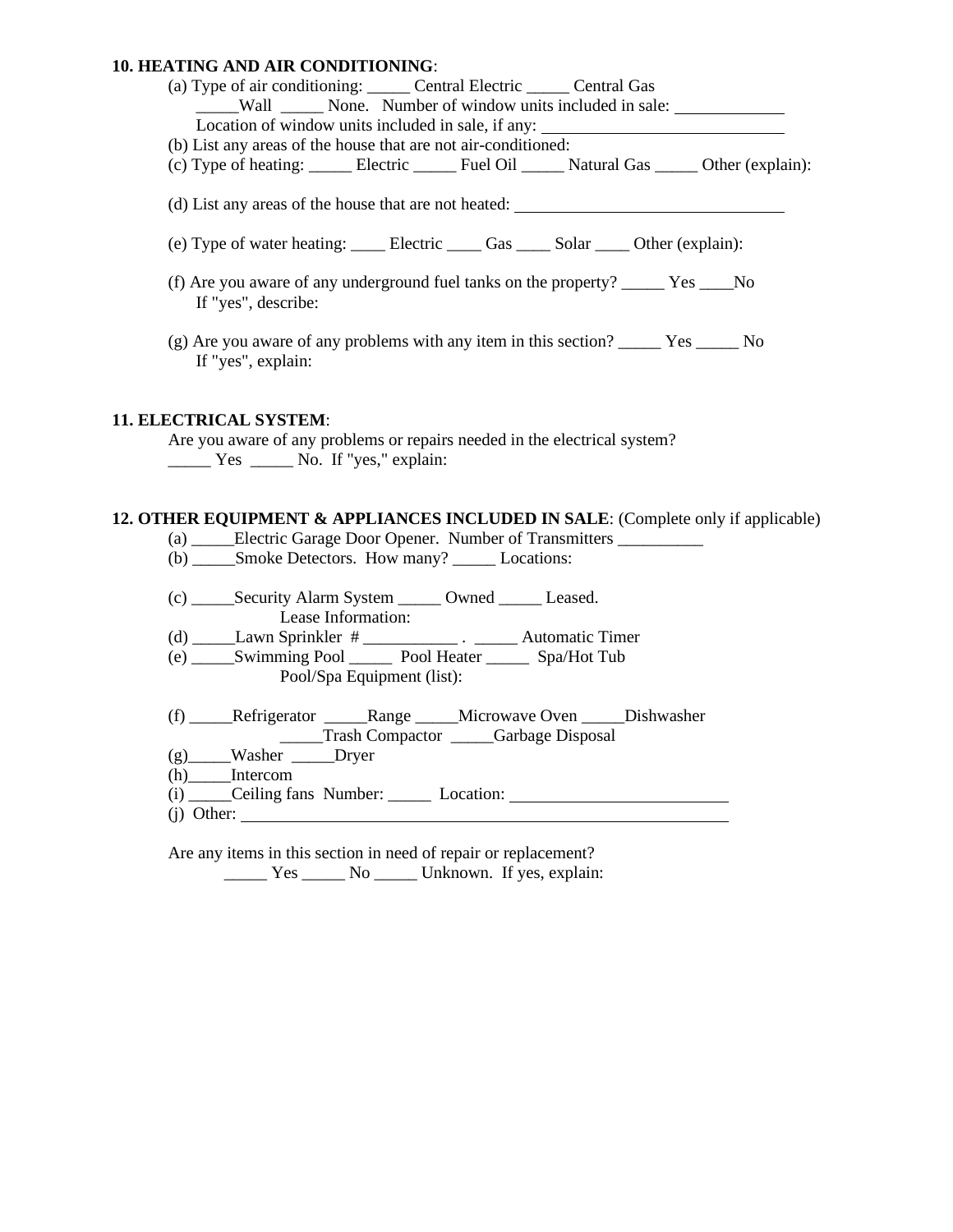## **13. LAND (SOILS, DRAINAGE, AND BOUNDARIES)**:

- (a) Are you aware of any fill or expansive soil on the Premises? \_\_\_\_\_ Yes \_\_\_\_\_ No
- (b) Are you aware of any sliding, settling, earth movement, upheaval, subsidence, or earth stability problems that have occurred on or affect the Premises? \_\_\_\_\_ Yes \_\_\_\_\_ No

*Note to Purchaser: The Premises may be subject to mine subsidence damage. Maps of the counties and mines where mine subsidence damage may occur and mine subsidence insurance are available through: Department of Environmental Protection, Mine Subsidence Insurance Fund, 3913 Washington Road, McMurray, PA 15317 (412) 941-7100.* 

- (c) Are you aware of any existing or proposed mining, strip-mining, or any other excavations that might affect this Premises?  $\overline{Y}$ es No
- (d) To your knowledge, is this property, or part of it, located in a flood zone or wetlands area?  $\frac{Y_{\text{es}}}{Y_{\text{es}}}$  No
- (e) Do you know of any past or present drainage or flooding problems affecting the property?  $\frac{\text{Yes}}{\text{Yes}}$  No
- (f) Do you know of any encroachments, boundary line disputes, or easements?  $Yes$  No

*Note to Purchaser: Most properties have easements running across them from utility services and other reasons. In many cases, the easements do not restrict the ordinary use of the property, and Seller may not be readily aware of them. Purchasers may wish to determine the existence of easements and restrictions by examining the property and ordering an Abstract of Title or searching the records of the Recorder of Deeds Office for the county before entering into an Agreement of Sale.*

(g) Are you aware of any shared or common areas (e.g., driveways, bridges, docks, walls, etc.) or maintenance agreements? \_\_\_\_\_ Yes \_\_\_\_\_ No

Explain any "yes" answers that you give in this section:

## **14. HAZARDOUS SUBSTANCES**:

- (a) Are you aware of any underground tanks or hazardous substances present on the Premises (structure or soil) such as, but not limited to, asbestos, Polychlorinated biphenyls (PCBs), radon, lead paint, Urea Formaldehyde Foam Insulation (UFFI) etc? \_\_\_\_\_ Yes \_\_\_\_\_ No
- (b) To your knowledge, has the property been tested for any hazardous substances? Yes No
- (c) Do you know of any other environmental concerns that might impact upon the Premises? Yes No

Explain any "yes" answers that you give in this section: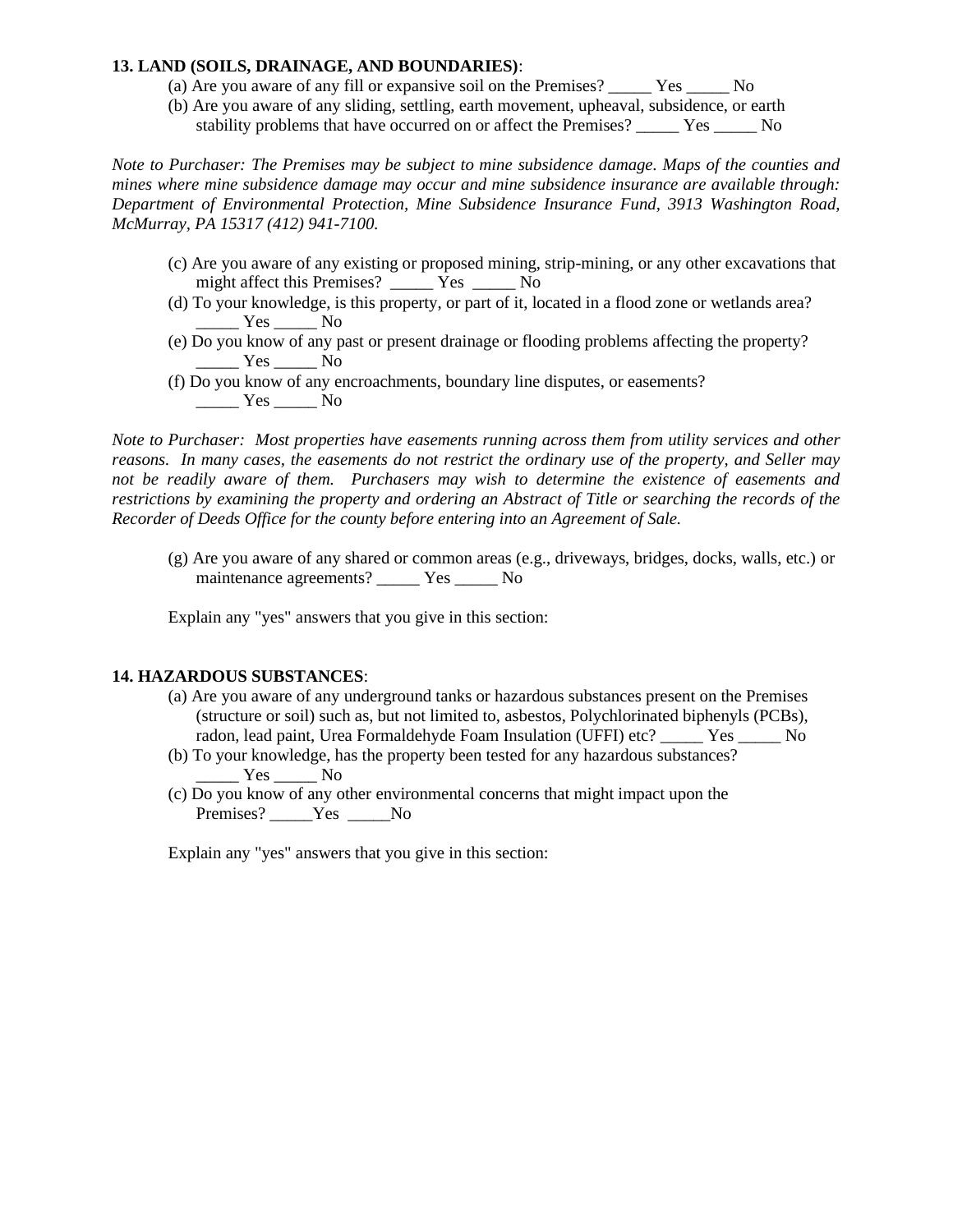### **15. CONDOMINIUMS AND OTHER HOMEOWNERS ASSOCIATIONS:**

(Complete only if applicable) Type of Association, if any: \_\_\_\_\_Condominium \_\_\_\_\_Cooperative \_\_\_\_\_ Homeowners Association \_\_\_\_\_ Other

*Notice Regarding Condominiums and Cooperatives: According to Section 3407 of the Uniform Condominium Act [68 Pa.C.S. §3407 (relating to resale of units) and 68 Pa.C.S. §4409 (relating to resale of cooperative interests)], a buyer of a resale unit in a condominium or cooperative must receive a certificate of resale issued by the association in the condominium or cooperative. The buyer will have the option of cancelling the agreement with the return of all deposit monies until the certificate has been provided to the buyer and for five days thereafter or until conveyance, whichever occurs first.* 

## **16. MISCELLANEOUS**:

- (a) Are you aware of any existing or threatened legal action affecting the properly? Yes No
- (b) Do you know of any violations of federal, state, or local laws or regulations relating to this Premises? \_\_\_\_\_\_ Yes \_\_\_\_\_\_ No
- (c) Are you aware of any public improvement, condominium or homeowner association assessments against the Premises that remain unpaid or of any violations of zoning, housing, building, safely or fire ordinances that remain uncorrected?  $\frac{Y_{\text{res}}}{Y_{\text{res}}-Y_{\text{res}}}$  No
- (d) Are you aware of any judgment, encumbrance, lien (for example co-maker or equity loan) or other debt against this Premises that cannot be satisfied by the proceeds of this sale? \_\_\_\_\_  $Yes$  No
- (e) Are you aware of any reason, including a defect in title, that would prevent you from giving a warranty deed or conveying title to the Premises? Yes No
- (f) Are you aware of any material defects to the Premises, dwelling, or fixtures which are not disclosed elsewhere on this form? \_\_\_\_\_\_ Yes \_\_\_\_\_\_ No. A material defect is a problem with the property or any portion of it that would have a significant adverse impact on the value of the residential real property or that involves an unreasonable risk to people on the land.

Explain any "yes" answers that you give in this section:

## **Executor, Administrator, Trustee**

The Undersigned has not occupied the property and lacks the personal knowledge necessary to complete this disclosure statement.

and rull a ex

Joseph Maxwell, Executor for David Watson, Estate